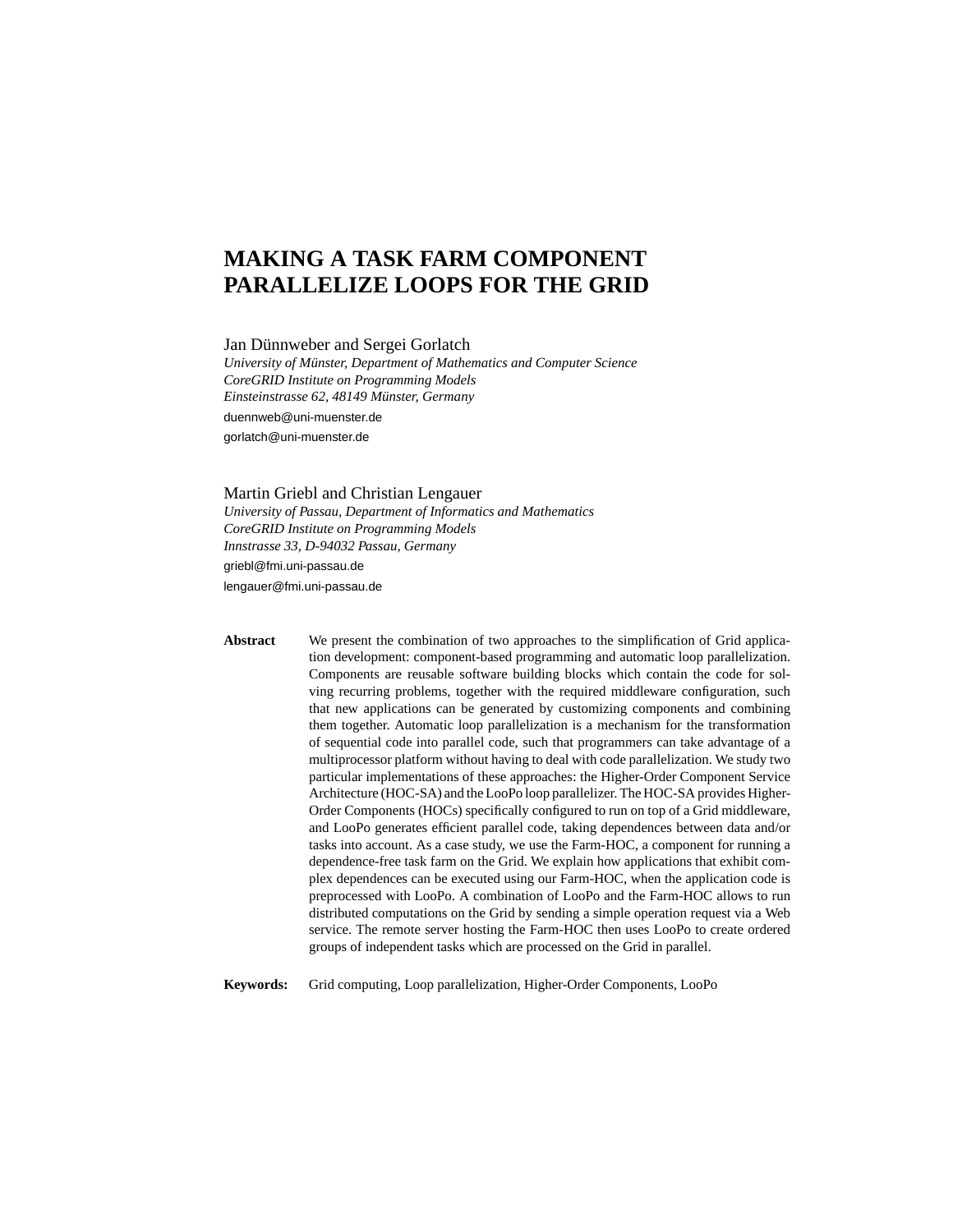## **1. Introduction**

The Grid combines distributed resources to a networked virtual supercomputer with new potential for high-performance applications. However, the numerous aggregate resources of the Grid are far more difficult to handle than the processors in a traditional cluster architecture. The major reasons for this difficulty are the high network latencies of Internet connections and the heterogeneity of the available resources. Unfortunately, most current approaches towards Grid application programming address only one of these two problems.

We address both, 1) the latency problem by grouping tasks at the servers using loop parallelization with tiling and 2) the heterogeneity problem, by using software components which do not run directly on a particular hardware platform, but on top of a middleware.

Tiling was developed in the area of automated loop parallelization to increase the performance of distributed applications [11]: it exploits locality in the Grid by adapting the task granularity of a parallel program which improves the performance by decreasing effects of network latency. However, the communication issues arising when heterogeneous servers are used for processing the individual tasks of an application are usually not addressed by the work in this area.

In contrast, the recent efforts in middleware research have a strong focus on communication protocols, service orientation and loose coupling between clients and servers: clients may switch between multiple servers for executing remote operations in a single application [18]. Examples are the initiatives of the Globus Alliance (www.globus.org) and the Unicore Forum (www.unicore.org), which make use of Web services and XML for representing the data being exchanged or stored in durable resources using a structured portable format. However, efficiency is not guaranteed by structuring data, which actually can imply a throttling of the application throughput. Moreover, it is not obvious that middleware simplifies application programming in all cases: while programmers are relieved of marshalling their data by using so-called service containers, one such container has to be configured for every server, which is often even more cumbersome than writing a fully self-contained program that does not rely on any container, tool or middleware.

This paper offers a novel approach based on automatically parallelizing software components, which combinesthe advantages of two research areas: a) automatic loop parallelization, which is a code optimization technique based on ordering tasks, and b) component-based programming with reuse of customizable code and configuration files.

Section 2 of the paper explains how sequential code can be transformed automatically into more efficient parallel code. Section 3 shows how components help programmers to benefit from a middleware without configuring it themselves for executing a particular application, and we explain how code parameters are used for customizing components. In Section 4, we show how code transformation techniques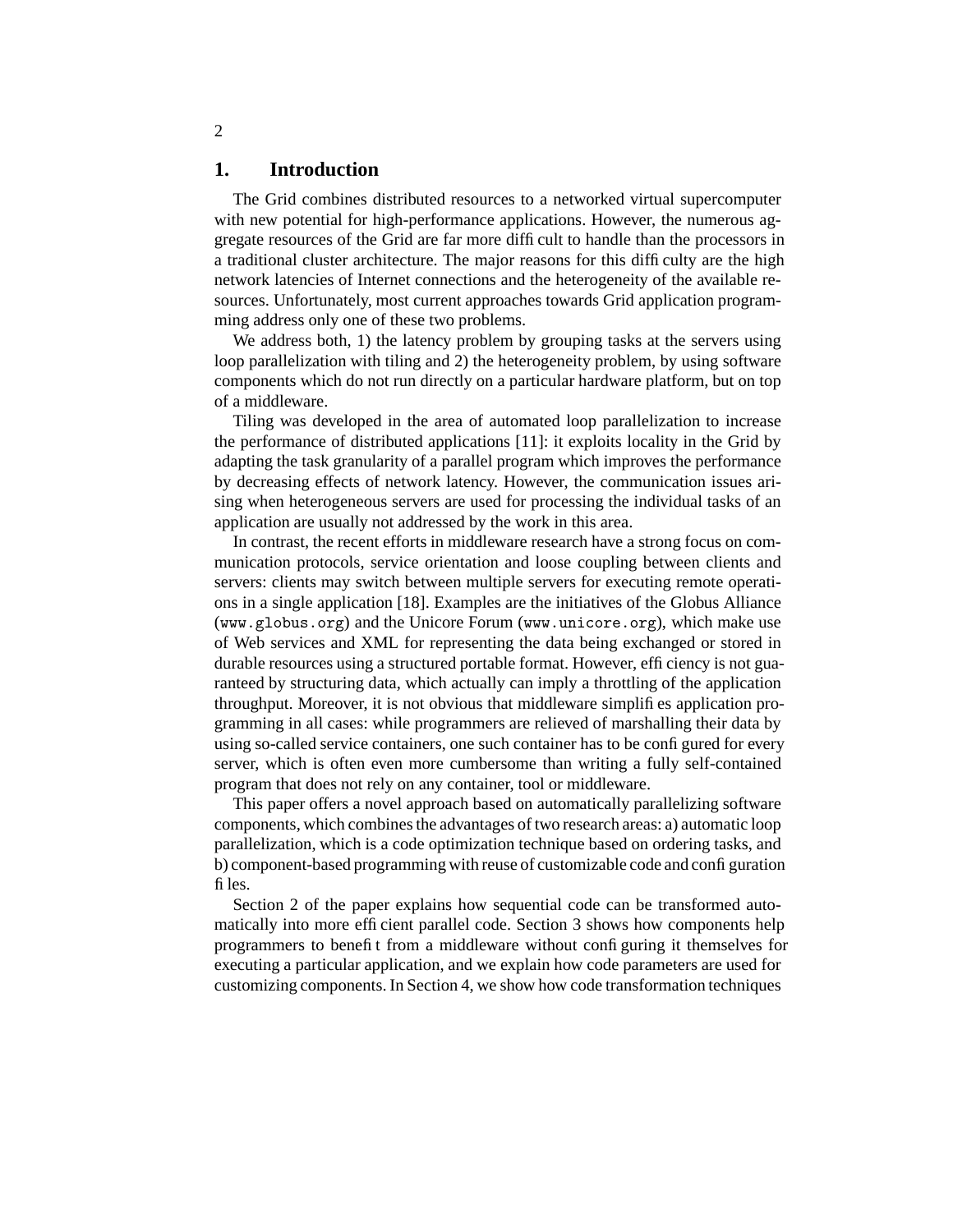can be applied to code parameters, such that a farm component which originally supported only dependence-free applications can run code with dependences in parallel. Section 5 demonstrates the advantages of our approach using two example applications: DNA sequence alignment and solving linear equation systems. We conclude the paper and discuss related work in Section 6.

## **2. Loop Parallelization in 3 Phases**

In the context of high-performance computing, the automatic parallelization of loop programs is well understood. A three-phase approach can be used to transform the input loop to a parallel target program in which the granularity of parallelism is adapted to the number of available processors and, independently, to the cost ratio of computation vs. communication [11].

In the first phase, the input program is analysed and the dependences are computed. In the second phase, all computations are mapped to logical execution steps and to virtual processors by computing a space-time mapping. In the third phase, several time steps and/or virtual processors are aggregated to so-called tiles, which are then distributed across the available physical processors for atomic execution.

# **2.1 Phase 1: Program and dependence analysis**

The loop parallelization methods used here are applicable to perfectly or imperfectly nested loops which compute on array variables and whose bounds and data dependences are affine expressions, i.e., linear in the indices of the surrounding loops and in symbolic and numeric constants. Note that, for loop parallelization, the various instances of a statement, that are generated by surrounding loops, must be distinguished.

For loop programs as just described (or for affine recurrence equations), the dependences can be computed automatically. To this end, several methods have been implemented in LooPo. They are all based on integer linear programming. To test whether any two array accesses, for possibly different values of the loop counters, reference the same array cell, the integer linear programming problem to be solved consists of equations that ensure that both accesses reference the same array cell, and of inequations that ensure that both accesses are enumerated by the surrounding loops. The result is a function that takes any access to an array, together with the counters of the surrounding loops, and that tells which instance of which statement most recently accessed the same array cell [8, 4].

## **2.2 Phase 2: Parallelization**

Space-time mapping is a technique used to extract parallelism from a loop nest. The parallelism is expressed by (piece-wise) affine functions mapping every instance of every statement to coordinatesin space, i.e., on different virtual processors, and in time, i.e., to different logical execution times. These functions are called placement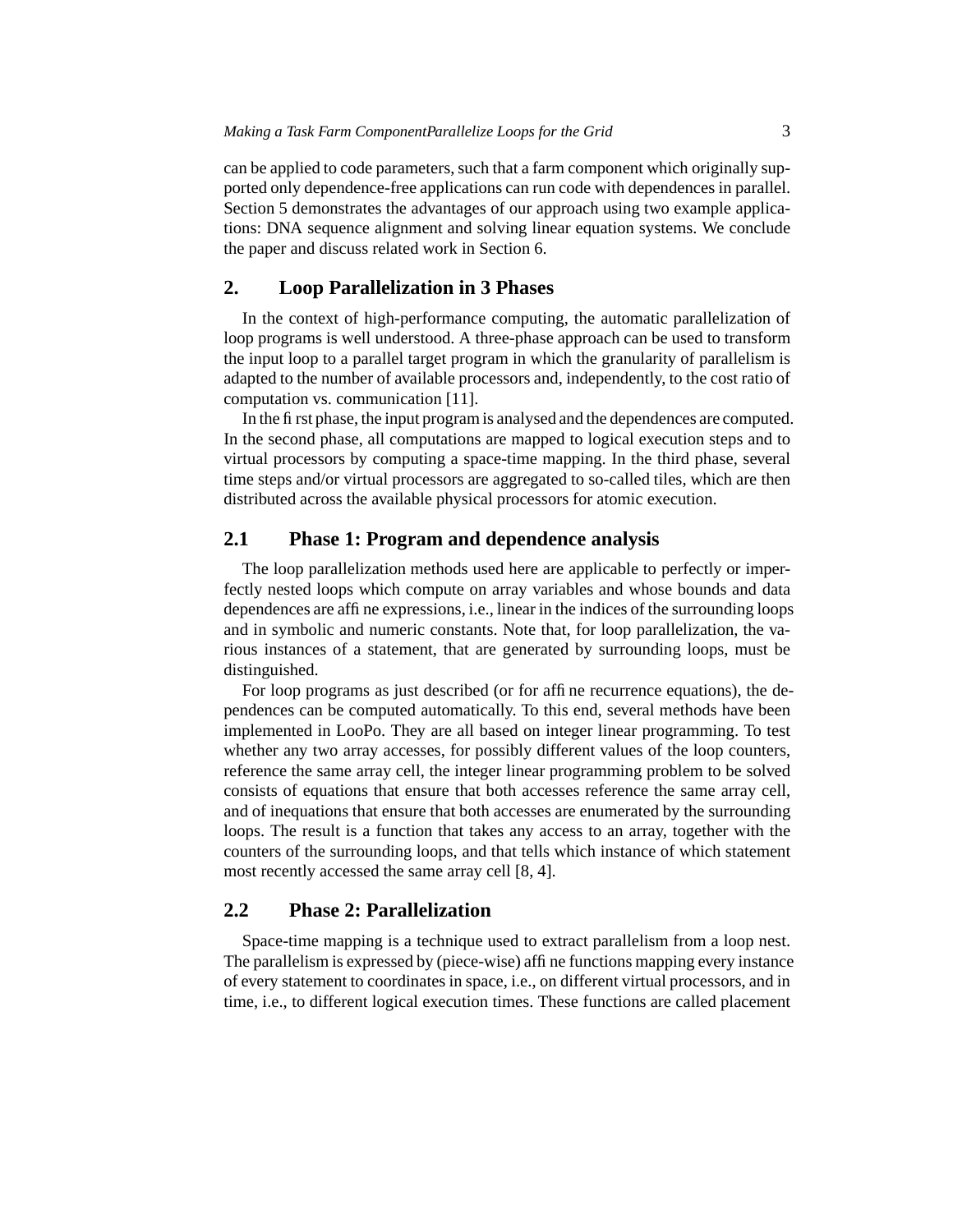and schedule, respectively. The schedule has to respect the dependences; computations that are scheduled at the same logical time can be executed in parallel. The placement is done by a heuristic for locating instances of statements depending on each other on the same virtual processor.

### **2.3 Phase 3: Granularity adaptation**

In most cases, the granularity of the parallelism generated is much too fine to be efficient. Thus, we apply tiling techniques to the space-time mapped program.

After space-time mapping, we have loops that enumerate the virtual processors, and other loops that enumerate logical time steps. Tiling the respective target loops modifies different parameters of the target program.

Tiling space loops means aggregating a set of virtual processors. All virtual processorsthat are covered by one tile are executed on the same processor. The tile size must be a compromise between much, but fine-grained and, thus, communication-intensive parallelism on the one hand, and little parallelism but also a small communication volume on the other. A cost model can be used to adjust the size with the ratio of communication cost and computation cost.

Tiling time loops means aggregating logical time steps, and allowing communication only at the border of the aggregated time steps. This reduces the number of communication startups, but at the cost of an increased number of time steps that must be executed (since the receivers of messages are delayed if the send is postponed until the tile border is reached). Again, a cost model can be used to adjust the tile size with the ratio of communication startup cost and computation cost.

## **3. Task Farming on the Grid**

A task farm is a recurring structure in parallel programming, encountered in many applications. Besides reusability, a task farm has the advantage that it addresses a drawback of parallel programs generated automatically, as described in the preceding section: for many input loops, the load in the generated parallel program is unevenly distributed among the processors. Frequently, the parallel program first has a phase of increasing parallelism, and afterwards, sometimes immediately following, a phase of decreasing parallelism. Thus, if we exploit all existing parallelism, i.e., if we use as many processors as there can be used maximally, we end up with a theoretically maximal efficiency of 50%. The simple example of Section 5 is such a case. The only way to solve this problem is to reduce the number of processors used.

Tiling alone cannot improve the situation: affine functions, which are the mathematical basis of tiling, cannot map different tiles to the physical processors in a round-robin fashion, or in any other way so that the number of tiles to be mapped to a physical processor changes with the available parallelism. However, this kind of load balancing is one of the strengths of task farming.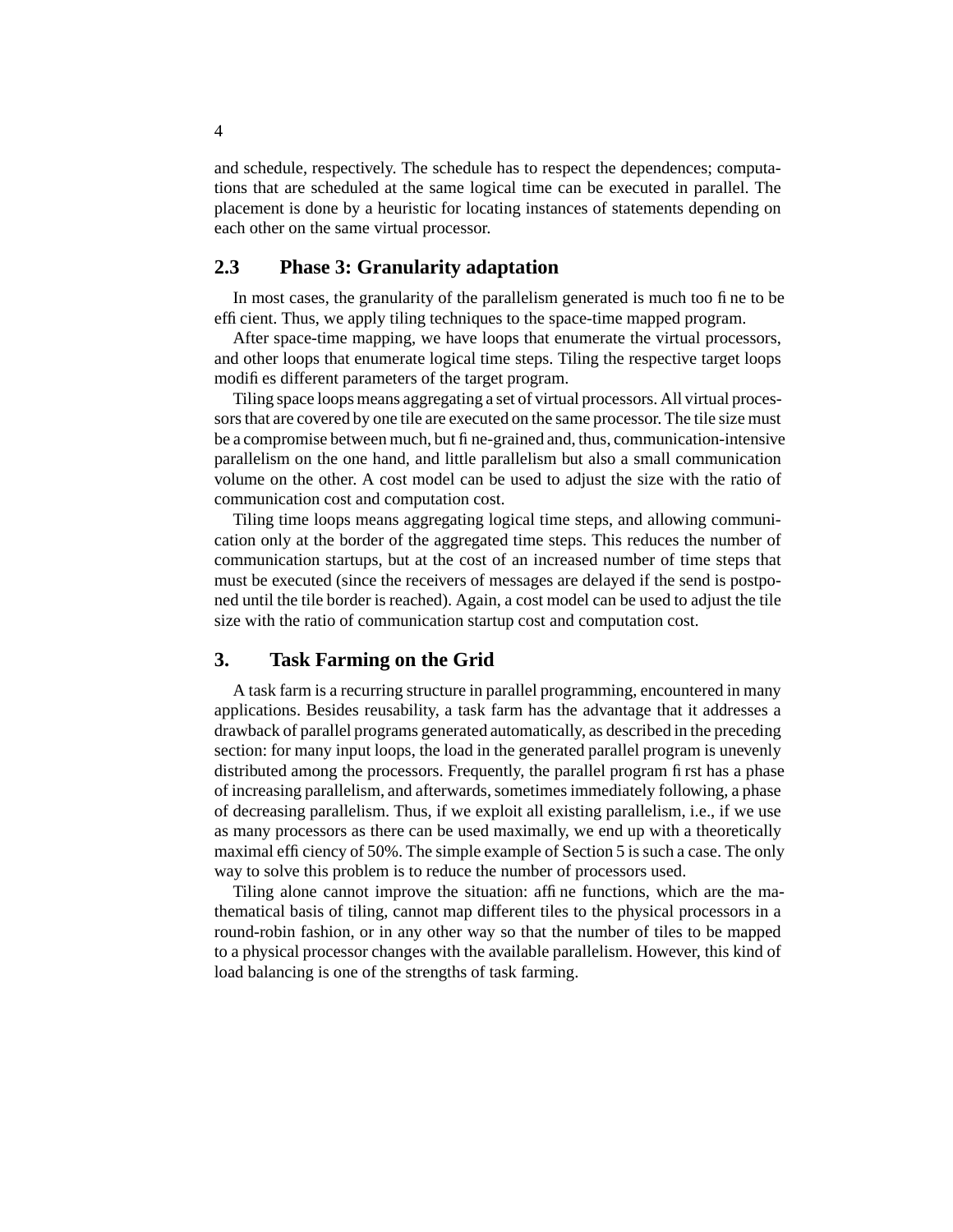Task farming can be applied to procedures with or without input data. To describe farming as general as possible, we introduce the term *workspace* which refers to the memory holding the data we operate on, regardless whether this data is provided by the user or generated at runtime. Parallelism is achieved in a task farm by applying the same code to distinct regions of the workspace. Thus, one can think of a task as a part of the workspace: a task is unambiguously defined by a data item, while, in some applications, a task definition may consist of the combination of data plussome individual code.

One process called Master divides the workspace into independent pieces. The resulting tasks are passed to multiple Worker processes, which apply the same procedure simultaneously to all data. Implementations of the task farm range from skeleton programs for specific parallel architectures[3] to scalable versions [16], in which the Worker processes are distributed across multiple networked machines. In the following, we describe our particular implementation of a task farm for the Grid, the Farm-HOC.

## **3.1 Handling specific requirements of the runtime platform**

Grid software [9], and especially reusable component software [17] for the Grid, is typically integrated with a middleware which builds a uniform layer of abstraction above the Grid hardware. Due to the heterogeneity of the hardware resources in the Grid, any data transmission over the network must be handled in a portable format. Therefore, a modern Grid middleware, e. g. , the popular Globus Toolkit [9], usually requires from the application code to handle the exchange of data over the network using Web services. The middleware provides a Web service runtime environment consisting of programs for generating *service ports* from interface descriptions and of *containers*, which encode all data transmissions over the network into XML documents in the SOAP format. The advantage of using Grid middleware is that the computers interconnected via Web services can be of various architectures and can run code written in different programming languages, while only one computer must provide a service port to its communication partners (which either run a standalone client or host other Web services and access the remote service port from their own containers). The middleware programs used to automatically generate a service port require an interface description (in WSDL format) which is a part of the configuration that must be written by the user.

Thus, middleware users achieve data portability and code interoperability across the Grid, at the price that every remotely accessible component requires a configuration of the services used for accessing them. This configuration consists at least of two files, one WSDL file describing the remote interface and one WSDD file containing the deployment description. The WSDL file describes the component's access points (called *service operations*) and the formats of the data the component accepts and emits. In the WSDD file, the operations defined in the interface are mapped to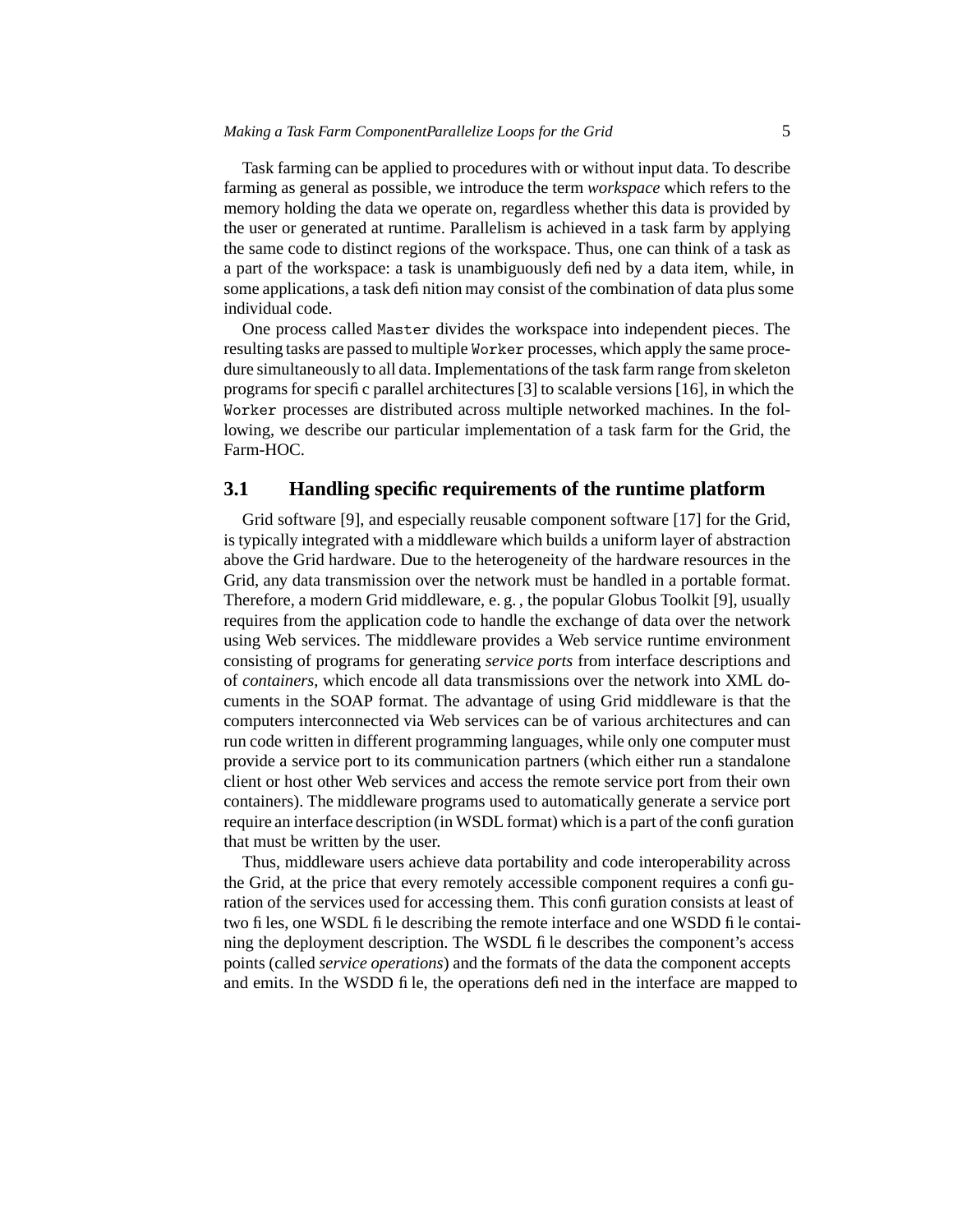the corresponding binary files which contain the actual code required for performing these operations when they are requested by a client or another Web service. The configuration of Web services for accessing Grid components includes even more than the description of interfaces and binaries, e. g. , the Globus-typical resource property configuration and a declaration of the types of the messages, which can be exchanged with the Web services asynchronously. These messages must be explicitly defined as *notifications*, since Web services usually process all operations synchronously with the program requesting them.

Our Farm-HOC [10] is an implementation of a task farm as a Grid-enabled component, i. e. , it includes, beside the task farm implementation code, the required configuration files to access the farm remotely via a Web service hosted in the Globus container. The implementation relies on a *code mobility* mechanism which allows clients to send to the Farm-HOC via its service port data and executable code. This mechanism is enabled by our Higher-Order Component Service Architecture (HOC-SA) [6] consisting of a *code service* for maintaining a database of code units shared among Grid servers and a *remote code loader*, used for uploading and downloading code from the code service.

The Web service used to access the Farm-HOC accepts parameters carrying executable code. Customizing code parameters specify the application-specific part of the Master and Worker behavior, e. g. , for running a particular filter algorithm on string data using multiple servers of the Grid, as required in the data-intensive applications of computational molecular biology. In this example, one Master code parameter is uploaded to specify how the genome data is partitioned and the Worker parameter carries the code for running the actual filter on each of the single partitions. Once the Farm-HOC starts processing input, it invokes our remote code loader, which instantiates on the server side an object providing a method for running the code uploaded by the client. This way, the Master and Worker parameters can be used as customizing parameters of the Farm-HOC, while standard Web services usually do not support the exchange of code over the network.

## **3.2 The Treatment of Dependences**

Many customizing code parameters for the Farm-HOC (explained above, in Section 3.1) is that they introduce dependences between tasks, as one piece of data must be available before another one can be computed. Task farming, in contrast, implies a space-time mapping (see Section 2) where all tasks are scheduled at the same logical time and are placed separately or in groups (according to the tiling) onto different processors. This only works, if there are no dependences between the tasks.

In [7], an adaptation of the Farm-HOC is suggested: the workspace regions get ordered, such that computations follow a pattern, wherein the parallel processing of all elements in a subset of the workspace is possible via farming. Thus, the farm is transformed into a sequence of farms. This adaptation is enabled via our code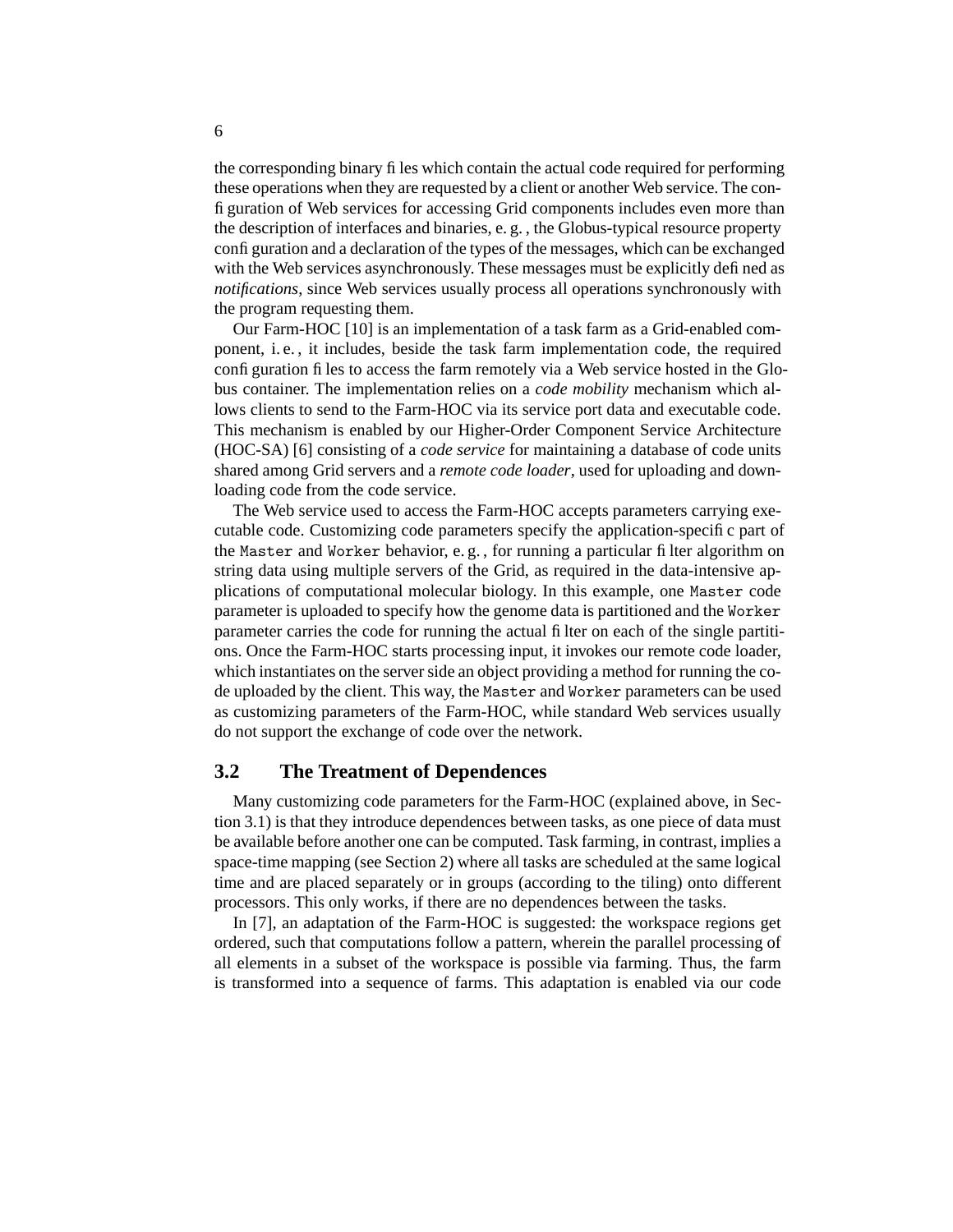mobility mechanism as follows: one code parameter uploaded to the Farm-HOC performs the initial ordering of the tasks (e. g. , regions of a matrix) and arranges them accordingly for their parallel execution. Due to the fact that this ordering must comply with nothing else than the task dependences, which are fully described by the Master and Worker code parameters passed to the Farm HOC, our adaptation of the Farm-HOC does not require writing any additional code or dependence description from the user. In the following section, we show how a task ordering, if one is required due to dependences, can be automatically derived by the loop parallelizer LooPo from the code parameters passed to the Farm-HOC.

One may argue that many of the possible patterns of parallelism that can be described by farming plus task ordering, i. e. , any composition of farming phases with variable sizes (e.g., a systolic schema [13]) are fairly different from standard farming. Some users may prefer to have a more extensive collection of different HOCs, instead of using the Farm-HOC whenever possible and implicitly deriving a new behavior from it, when needed. However, when deriving new HOCs from the Farm-HOC, programmers benefit from the fact, that these HOCs share the same interface which takes two code parameters, the partitioning Master and the computation Worker. Moreover the data input and output format is the same for any farming program, namely data arrays representing, e. g , strings or matrices. The complexity of the necessary configuration specifying the required interface on top of a Grid middleware, including the setup for converting code to data for its transmission and vice versa for its execution, strongly motivates the use of the Farm-HOC, even for parallel computations different from the standard farming procedure.

## **4. Teaching the Task Farm Component to Parallelize Loops**

Our approach is to apply loop parallelization methods (see Section 2) to the code parameters of the Farm-HOC (see Section 3) allowing it to deal with temporal dependences. The idea is to resolve the dependences between the tasks being processed in parallel by grouping and ranking the task partitions (unordered workspace regions) created by the Master. The ranking defines a sequence of groups where all the partitions in one group contain only tasks which are independent from the tasks in other partitions of the same group and only depend on each other or on the tasks in partitions which belong to a group with a lower rank. Following this sequence, the parallel Workers can be applied to the partitions of all groups in rank order.

We automate the detection of dependences required for the group ranking: starting with the description of the Worker code parameter, LooPo computes the dependences and the schedule (i. e. , the groups and their ranks), and eventually generates a loop nest enumerating the tasks in the right sequence. If desired, the tile size, which has been introduced as a user parameter (the partition size of the original farm), can be kept and used by LooPo. Alternatively, LooPo can compute the tile size automatically, when the user (or the Grid monitoring system [5]) provides a cost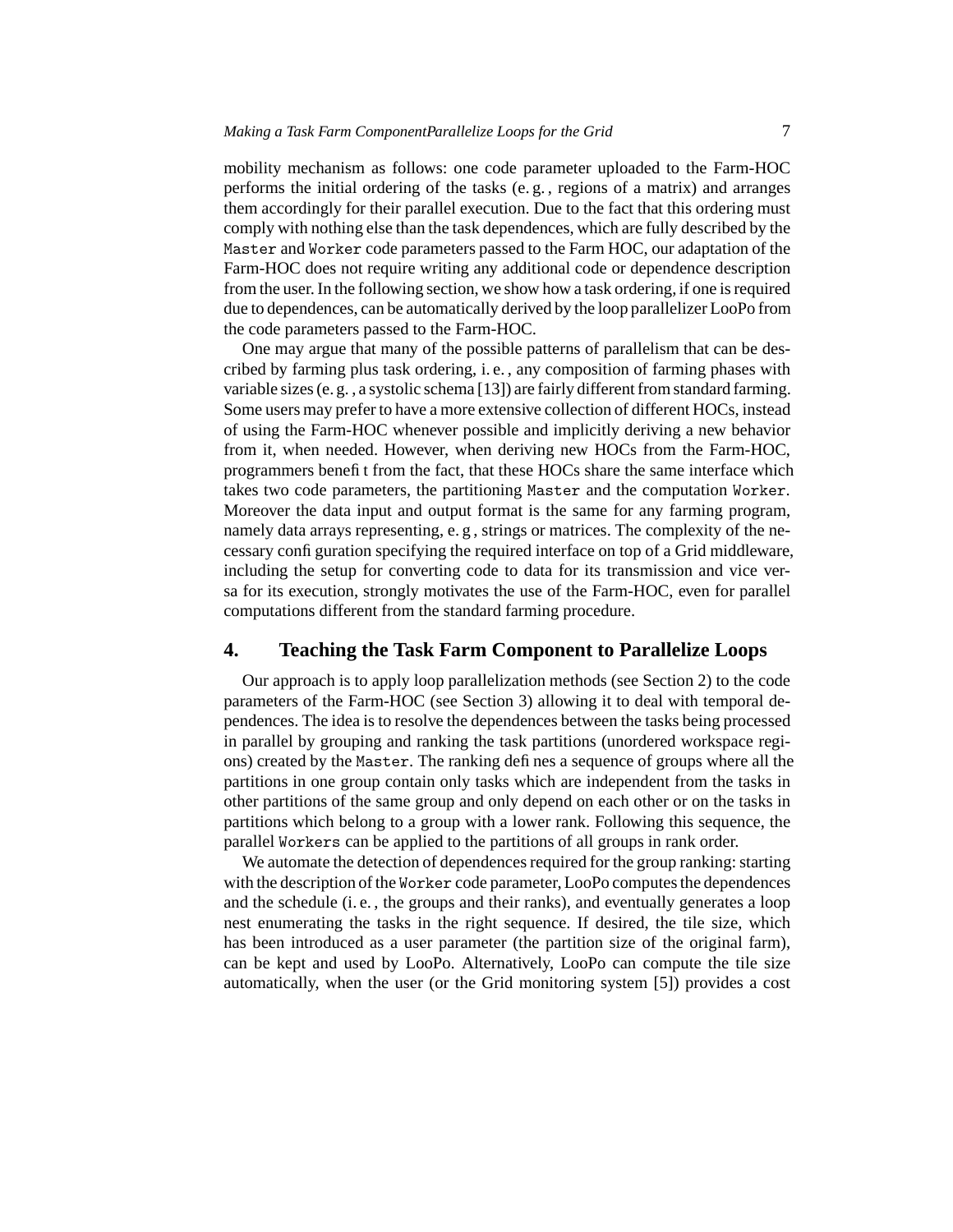model and its architecture parameters. Within the scope of an ongoing CoreGRID fellowship, LooPo will be integrated with the Farm-HOC to allow not only for farming but also different parallelism structures [12] on top of the latest Globus middleware.

## **5. Example Applications**

As a very simple example of an automatically derived task ordering for our Farm-HOC, we consider a loop program that is used for computing the distances of DNA sequences, i.e., the total number of the required transformations needed to transform one sequence into another [14]. A loop nest for computing a matrix of distance values (the *alignment matrix*) is as follows:

```
1: for (i=0; i<n; i++)
2: for (j=0; j<m; j++)
3: s[i, j] = max(s[i, j-1]+plt,4: s[i-1,j-1] + delta(i,j),
5: s[i-1,j]+p]t
```
In this code, delta can be interpreted as a side-effect-free function or as a readonly array that represents the (non-)difference between one character at position  $i$ and the other character to be compared to at position  $j$ ; plt is a constant representing a (negative) penalty for mismatch.

Due to the assignment in line 3–5, every matrix element depends on its north, northwest and west neighbor and, therefore, the code must be adapted before it can be executed in parallel via farming. To order the tasks automatically, the above code is processed with LooPo which derives the dependences and a schedule, as discussed in Section 2. Here, the resulting schedule is  $\theta(i, j) = i + j$ . Furthermore, LooPo can be used to generate code that enumerates sequentially all virtual time steps  $t$ that are in the image of  $\theta$ , together with a loop enumerating all instances i that are scheduled at time t. This loop on  $i$  (line 3–6 in the code shown below) is then free of dependences and can be forwarded to the Farm-HOC, described in Section 3, for parallel execution on the Grid.

The parallel code, automatically generated by LooPo, is represented in a format that supports parallel loops using, e.g., the FORALL keyword of HPF, or the pragma omp parallel directive of OpenMP as shown here:

```
1: for (t=0; t<=m+n; t++)
2: #pragma opm parallel
3: for (i=max(t-m,0); i<=min(t,n); i++)4: s[i][t-i] = max(s[i][t-i-1]+plt,5: s[i-1][t-i-1]+delta(i-1,t-i-1),6: s[i-1][t-i]+p1;
```
8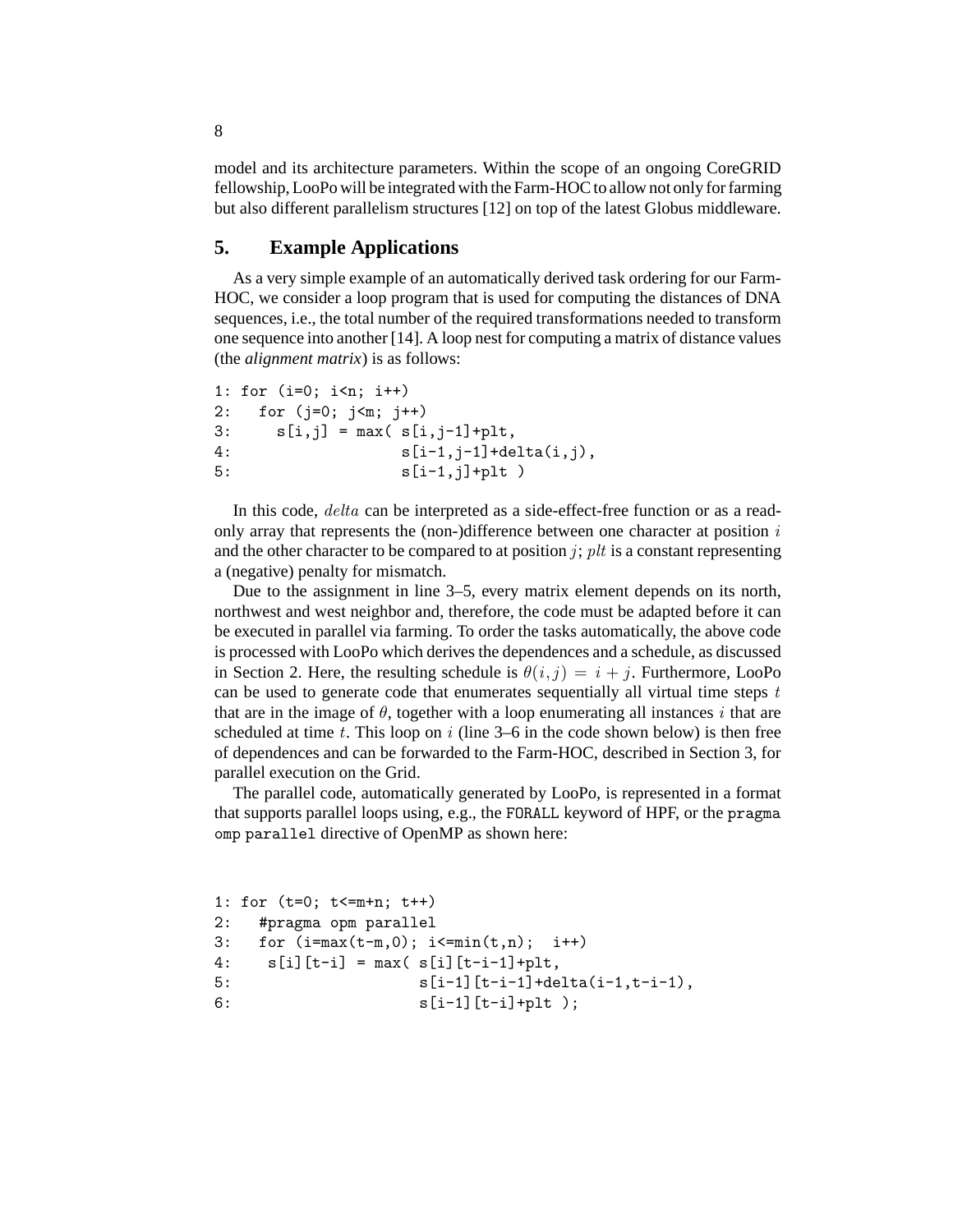

*Figure 1.* Examples of automatically detected dependences for two applications

For running such code on top of the standard Java virtual machine (as required by the Farm-HOC implementation described in [7]), it must be converted to Java by inserting the body statements of each parallel loop into Runnable-objects, holding also the initialization code to provide an appropriate thread pool setup. Obviously, the length of the parallel code is increased by such conversions, but they can be fully automated and run within LooPo.

Besides code in various formats, LooPo can also generate an intuitive graphical representation of the dependences detected in an application: In the diagrams in Figure 1 (a) and (b), each point corresponds to an instance of a statement executed inside a loop, e. g. , the critical assignment in Line 3–5 of our above example. The points are positioned along axes which correspond to the loops surrounding the statements, as described in [2]. Dependences are depicted as arrows. Figure 1 (a) illustrates a run of the sequence alignment application for two equally sized input sequences of length 6 (The application illustrated in Figure 1 (b) is described in the following). As can be seen, only the statements on the antidiagonals are independent and can be processed in parallel.

In the context of matrix algorithms, DNA sequence alignment is one ofthe simplest cases, since it is a perfect loop nest and it has uniform dependences. Our example is a single matrix computation that takes place at every matrix entry. However, neither the Farm-HOC nor LooPo are limited to such simple matrix algorithms.

As a more complex example with imperfectly nested loops and non-uniform dependencesthat are not obviousfrom the code, we study the laststep ofsolving a linear equation system: the backward substitution of the variables which is performed after the coefficient matrix has been converted to a triangular form. In this application, the code parameter passed to the Farm-HOC looks as follows:

```
1: for (k=0; k<=n-1; k++) {
2: S: sum[n-k] = b[n-k];
```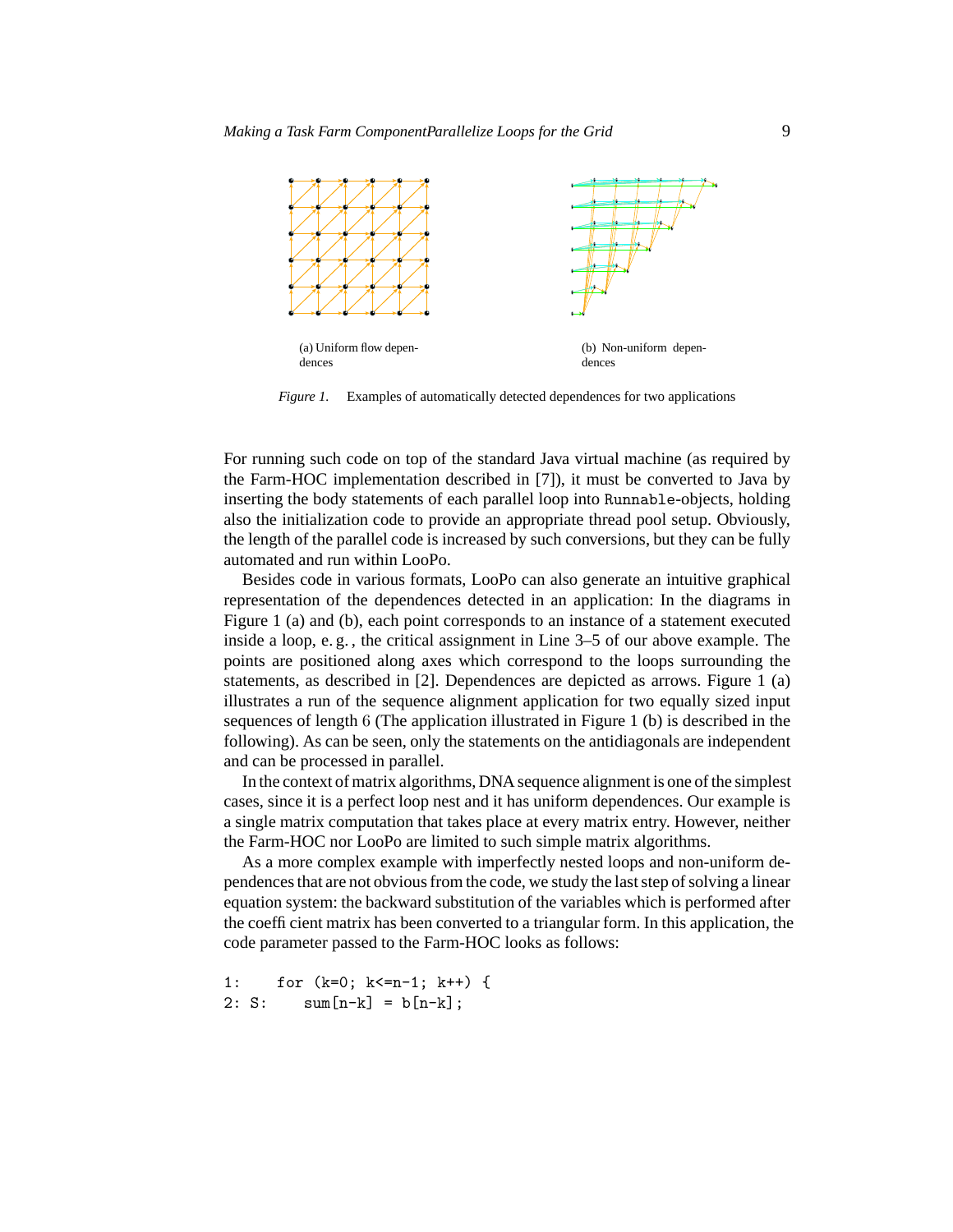```
3: for (l=0; l<=k-1; l++)
4: T: sum[n-k]=sum[n-k]-a[n-k][n-1]*b[n-1];5: U: b[n-k] = \text{sum}[n-k]/a[n-k][n-k];
```
LooPo computes the schedule  $t_S(k) = 0$ ,  $t_T(k, l) = 2 \times l + 2$ , and  $t_U(k) = 2 \times k + 1$ ; a loop nest enumerating the tasksthat must be processed isthen derived and processed in parallel on the Grid by the Farm-HOC. The dependencies in this example are shown in Figure 1 (b).

## **6. Conclusion**

We have shown that a combination of components with loop parallelization simplifies the programming of Grid applications in two respects. First, the programmers can use components without caring about dependences between tasks and/or data. Second, automatic parallelization benefits from load balancing which is implicitly incorporated within components, such as the Farm-HOC.

Our work represents one of the current approachestowards programming efficient applications for the Grid without dealing with the full complexity of their distributed execution. A related project is the integration of the KOALA scheduler [15] with HOCs for a user-transparent, automated choice of execution machines [5]. While scheduling allows to increase the performance of an application by adapting the environment, i. e. , switching between resources, we have shown how to reduce execution times by adapting the application code. Both approaches are complementary and can be combined to achieve even higher efficiency.

Once the integration of LooPo into the Farm-HOC is finished, we are planning to conduct a performance evaluation for various applications, including a comparison between LooPo-generated and hand-tuned parallel code on the Grid.

#### **Acknowledgments**

This research was conducted within the FP6 Network of Excellence CoreGRID funded by the European Commission (Contract IST-2002-004265).

## **References**

- [1] E. Argollo, D. Rexachs, F. Tinetti, and E. Luque. Efficient execution of scientific computation on geographically distributed clusters. In *PARA*, pages 691–698, 2004.
- [2] C. Lengauer. Loop parallelization in the polytope model. In *International Conference on Concurrency Theory, LNCS 715*, pages 398–416, Hildesheim, August 1993.
- [3] M. I. Cole. *Algorithmic Skeletons: Structured Management of Parallel Computation*. Research Monographs in Parallel and Distributed Computing. Pitman, London, 1989.
- [4] J.-F. Collard and M. Griebl. A precise fixpoint reaching definition analysis for arrays. In *Languages and Compilers for Parallel Computing*, LNCS 1863, pages 286–302. Springer, 1999.
- [5] C. Dumitrescu, D. H. J. Epema, J. Dünnweber, and S. Gorlatch. User-transparent scheduling of structured parallel applications in grid environments. In *HPDC-15, France*, 2006, *to appear*.

```
10
```